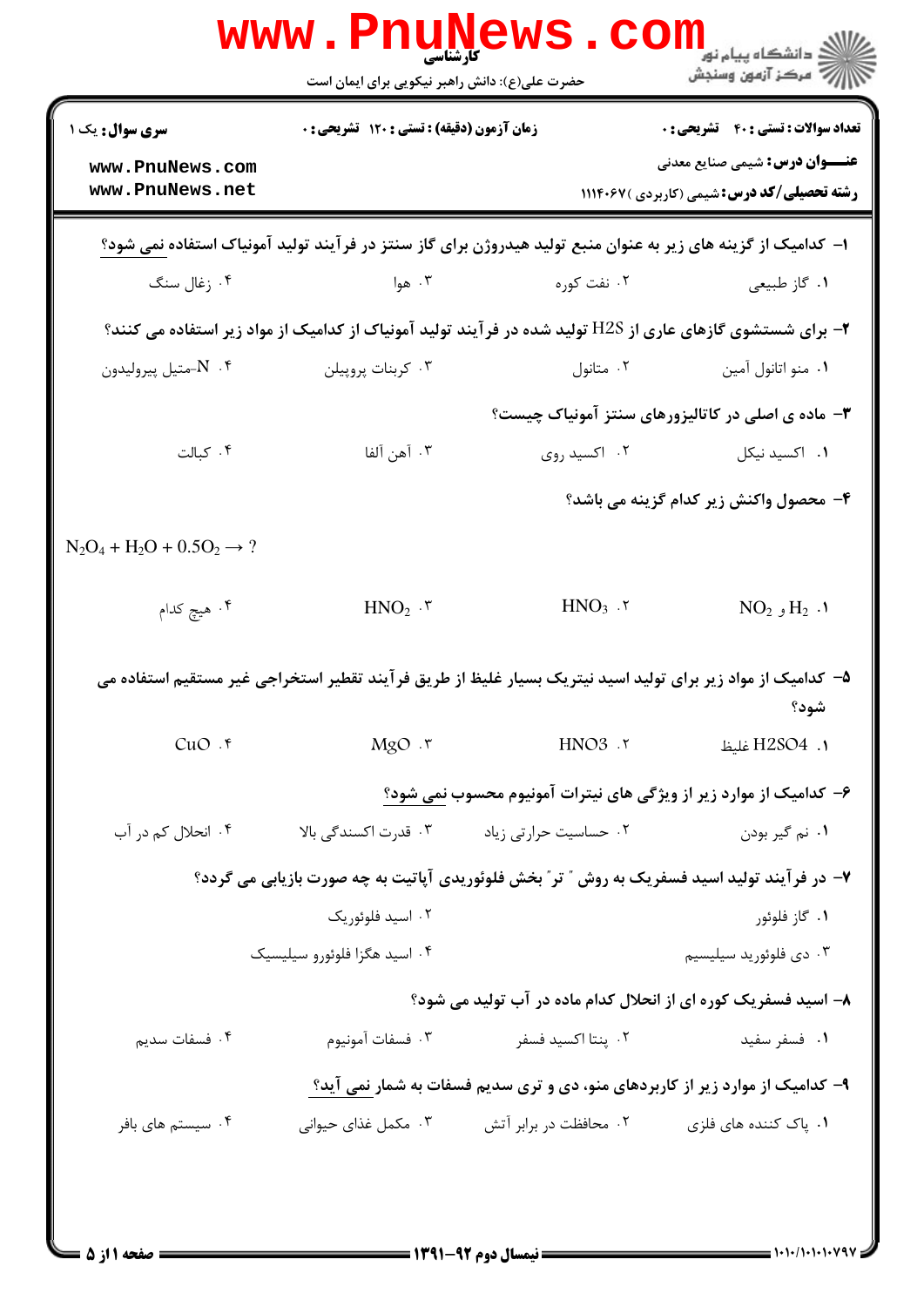|                                                   | <b>www.Pnunews</b><br><b>کارشناسی</b><br>حضرت علی(ع): دانش راهبر نیکویی برای ایمان است                            |                     | ر دانشڪاه پيام نور <mark>−</mark><br>ا∛ مرکز آزمون وسنڊش                                   |
|---------------------------------------------------|-------------------------------------------------------------------------------------------------------------------|---------------------|--------------------------------------------------------------------------------------------|
| <b>سری سوال : ۱ یک</b>                            | زمان آزمون (دقیقه) : تستی : ۱۲۰ تشریحی : ۰                                                                        |                     | <b>تعداد سوالات : تستی : 40 - تشریحی : 0</b>                                               |
| www.PnuNews.com<br>www.PnuNews.net                |                                                                                                                   |                     | <b>عنـــوان درس:</b> شیمی صنایع معدنی<br><b>رشته تحصیلی/کد درس:</b> شیمی (کاربردی )۱۱۱۴۰۶۷ |
|                                                   |                                                                                                                   |                     | ∙ا− واکنش زیر مربوط به تهیه ی صنعتی کدامیک از مواد زیر می باشد؟                            |
| $Ca_{\alpha}(PO_{4})$ , +5CO $\rightarrow 2$ ?    |                                                                                                                   |                     |                                                                                            |
| ۰۴ فسفات دی کلسیم                                 | ۰۳ فسفات كلسيم                                                                                                    | ۰۲ فسفر قرمز        | ٠١ فسفر سفيد                                                                               |
|                                                   |                                                                                                                   |                     | اا– در تولیداسیدنیتریک کدامیک ازموارد زیراهمیت ندارد؟                                      |
| ۰۴ قیمت انرژی                                     | ۰۳ قیمت اکسیژن                                                                                                    | ٢. استهلاک          | ٠١. قيمت آمونياك                                                                           |
|                                                   | ۱۲– شناورسازی درعمل تغلیظ برای تولید پنتااکسیدفسفربه چه منظور صورت می گیرد؟                                       |                     |                                                                                            |
|                                                   | ۰۲ جداسازی مغناطیسی اکسیدهای آهن                                                                                  |                     | ۰۱ شست وشو                                                                                 |
|                                                   | ۰۴ خروج کوارتز                                                                                                    |                     | ۰۳ خروج ناخالصي هاي آلي                                                                    |
|                                                   |                                                                                                                   |                     | ۱۳- جهت تولید سوپر فسفات از آپاتیت و چه ماده دیگری استفاده می شود؟                         |
| ۰۴ اسید فسفریک                                    | ۰۳ اسید کلریدریک                                                                                                  | ۰۲ اسید نیتریک      | ۰۱ اسید سولفوریک                                                                           |
|                                                   | <b>۱۴</b> - در روش مجاورتی برای تهیه تری اکسید گوگرد، کدامیک از گزینه های زیر برای افزایش راندمان مناسب نمی باشد؟ |                     |                                                                                            |
|                                                   | ۰۲ افزایش فشار                                                                                                    |                     | ۰۱ کاهش دما متناسب با دمای کاری کاتالیزور                                                  |
|                                                   | ۰۴ هیچکدام                                                                                                        |                     | $SO2$ كاهش غلظت.                                                                           |
|                                                   | ۱۵– کاتالیزور مورد استفاده در روش مجاورتی جهت تولید تری اکسید گوگرد چیست؟                                         |                     |                                                                                            |
| ۰۴ اکسید نیکل                                     | $(V)_{\rho}$ ۰۳ كسيد واناديم. $\cdot$                                                                             | ۰۲ اکسید مس         | ۰۱ پلاتين                                                                                  |
|                                                   | ۱۶– کدامیک از گزینه های زیر مربوط به عمل گوگردزدایی از گازهای پسماند در کارخانه ها <u>نمی</u> باشد؟               |                     |                                                                                            |
| ۰۲ گازشویی با سولفیت سدیم آبی/سولفیت هیدروژن سدیم |                                                                                                                   |                     | ۰۱ گازشویی با اسید کلریدریک                                                                |
|                                                   | ۰۴ اکسایش SO2 با پراکسید هیدروژن                                                                                  |                     | ۰۳ جذب بر روی کربن فعال مرطوب                                                              |
|                                                   |                                                                                                                   |                     | $^{\circ}$ در کودسوپرفسفات درصد $P_{_{\circ}}O_{_{\circ}}$ چه مقداراست $^{-1}$             |
| ۰۴ ۸۳درصد                                         | ۰۰ ۲۰درصد                                                                                                         | ۰۲ ۱۵/۲درصد         | ۰۱ ۰/۱۰درصد                                                                                |
|                                                   | ۱۸− در اثر الکترولیز اکسید آلومینیم در فرآیند Hall_Heroult به ترتیب چه ترکیباتی در الکترودهای آند و کاتد تولید می |                     | شوند؟                                                                                      |
| ۰۴ آلومينيم-اكسيژن                                | ۴. اکسیژن-آلومینیم                                                                                                | ۰۲ هيدروژن-آلومينيم | ٠١ ألومينيم-هيدروژن                                                                        |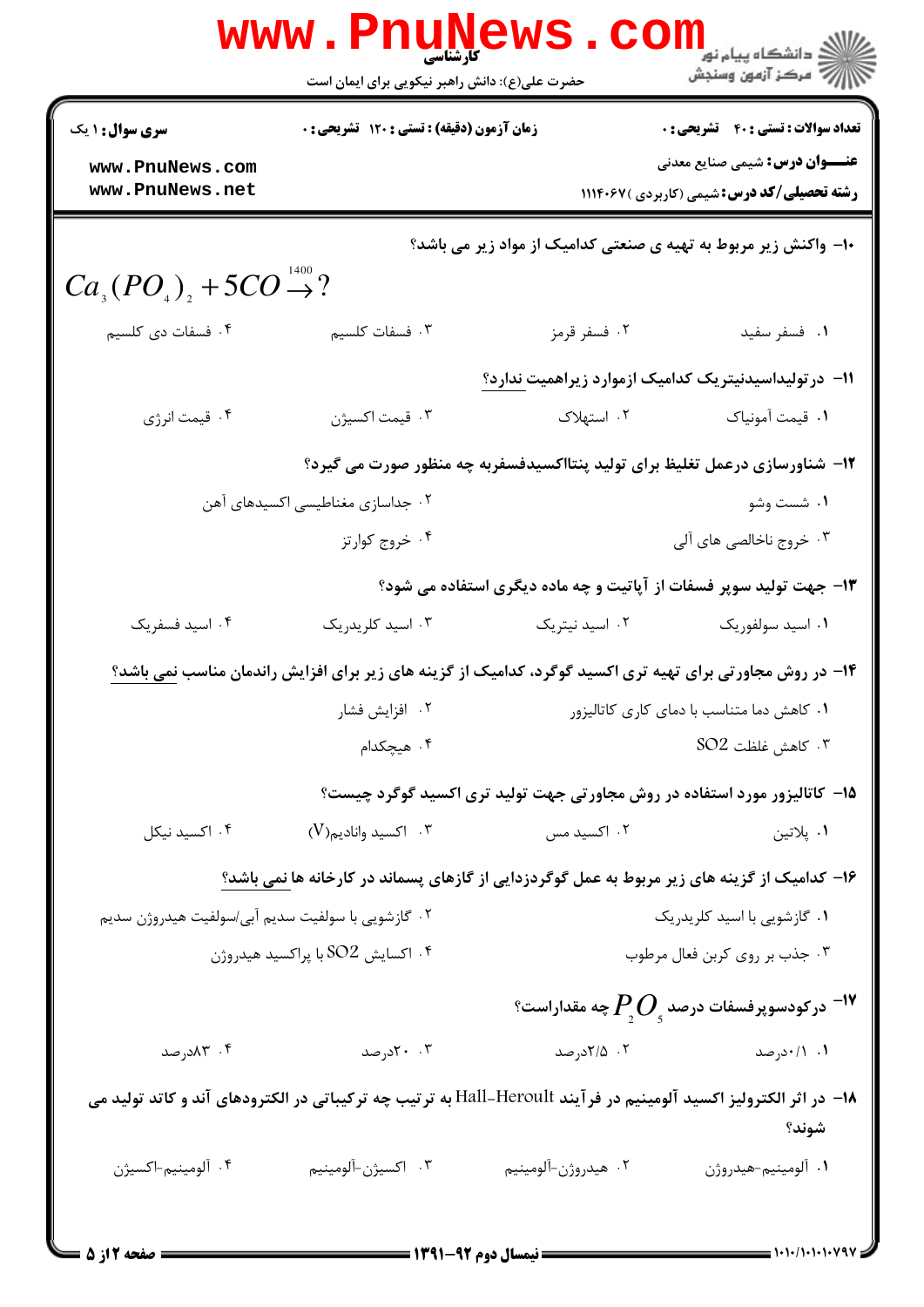|                                                                                                  | <b>WWW.Pnungt</b><br>حضرت علی(ع): دانش راهبر نیکویی برای ایمان است                     |                                                                                                  | دانشگاه پیام نو <mark>.</mark><br>ا∛ مرکز آزمون وسنجش                                       |
|--------------------------------------------------------------------------------------------------|----------------------------------------------------------------------------------------|--------------------------------------------------------------------------------------------------|---------------------------------------------------------------------------------------------|
| <b>سری سوال : ۱ یک</b>                                                                           | زمان آزمون (دقیقه) : تستی : ۱۲۰ تشریحی : ۰                                             |                                                                                                  | <b>تعداد سوالات : تستي : 40 - تشريحي : 0</b>                                                |
| www.PnuNews.com<br>www.PnuNews.net                                                               |                                                                                        |                                                                                                  | <b>عنـــوان درس:</b> شیمی صنایع معدنی<br><b>رشته تحصیلی/کد درس:</b> شیمی (کاربردی ) ۱۱۱۴۰۶۷ |
|                                                                                                  |                                                                                        | ۱۹– کدامیک از ترکیبات آلومینیم در صنعت کاغذ مورد استفاده قرار می گیرد؟                           |                                                                                             |
| $Al_2(SO_4)_3$ <sup>.*</sup>                                                                     | AlCl <sub>3</sub> $\cdot$ <sup>r</sup>                                                 | $Al(OH)_{3}$ $.7$                                                                                | $\text{Al}_2\text{O}_3$ .                                                                   |
|                                                                                                  |                                                                                        | +۲- از حل کردن آلومینای هیدراته در محلول ۵۰٪ هیدروکسید سدیم کدامیک از ترکیبات زیر به دست می آید؟ |                                                                                             |
| ۰۴ آلومينيم                                                                                      | ۰۳ سديم آلومينا                                                                        | ۰۲ آلومينيم هيدروكسيد                                                                            | ٠١. آلومينيم اكسيد                                                                          |
|                                                                                                  | <b>۲۱</b> - کدامیک از مواد زیر در اثر تجزیه دی کرومات آمونیوم توسط گرما ایجاد نمی شود؟ |                                                                                                  |                                                                                             |
| $Cr_2O_3$ .*                                                                                     | $H_2O$ $\cdot$                                                                         | $N_2$ $\cdot$ <sup>r</sup>                                                                       | $NH_3$ <sup>1</sup>                                                                         |
| ۲۲- واکنش زیر کدامیک از ترکیبات کروم را ایجاد می کند؟<br>$NaCr_1O_2.2H_1O+2H_1SO_4\rightarrow ?$ |                                                                                        |                                                                                                  |                                                                                             |
| ۰۴ سولفات کروم(III)                                                                              | ۰۳ اکسید کروم(III)                                                                     | ۰۲ اکسید کروم(VI)                                                                                | ۰۱ سولفات کروم(VI)                                                                          |
|                                                                                                  |                                                                                        |                                                                                                  | ٢٣- محصول واكنش زير در كدام گزينه آمده است؟                                                 |
| $R_3SH + CH_2=CHR \xrightarrow{\text{Pt}} ?$                                                     |                                                                                        |                                                                                                  |                                                                                             |
|                                                                                                  | $R_3Si-CHR-CH_3.7$                                                                     |                                                                                                  | $R_3Si-CH_2-CH_2R$ .                                                                        |
|                                                                                                  | $RSiH_2$ -CHR-CHR <sub>2</sub> .*                                                      |                                                                                                  | $R_3$ Si-CH=CHR $\cdot$ "                                                                   |
|                                                                                                  |                                                                                        |                                                                                                  | ۲۴- محصولات واکنش زیر در کدام گزینه آمده است؟                                               |
| $CH_3HSiCl_2 + C_6H_5Cl \xrightarrow{550-650°C} ?$                                               |                                                                                        |                                                                                                  |                                                                                             |
|                                                                                                  | $SiCl_3 + C_6H_6$ .                                                                    |                                                                                                  | $C_6H_5SiCl_3 + CH_4$ .                                                                     |
|                                                                                                  | $C_6H_5(CH_3)SiCl_2 + HCl.$ f                                                          |                                                                                                  | $HSiCl_3 + C_6H_5CH_3$ .                                                                    |
| ۲۵– کدامیک از گزینه های زیر از کاربردهای لاستیکهای سیلیکونی به شمار نمی آید؟                     |                                                                                        |                                                                                                  |                                                                                             |
|                                                                                                  | ۰۲ ایمیلانت ها                                                                         |                                                                                                  | ۰۱ کابل ها در صنعت برق                                                                      |
|                                                                                                  | ۰۴ درزگیرها در صنعت موتور                                                              |                                                                                                  | ۰۳ روغن هيدروليک                                                                            |
|                                                                                                  |                                                                                        | <b>ـــــــ ن</b> مسال دوم ۹۲-۱۳۹۱ <b>ــــ</b>                                                    | = 1+1+/1+1+1+79'                                                                            |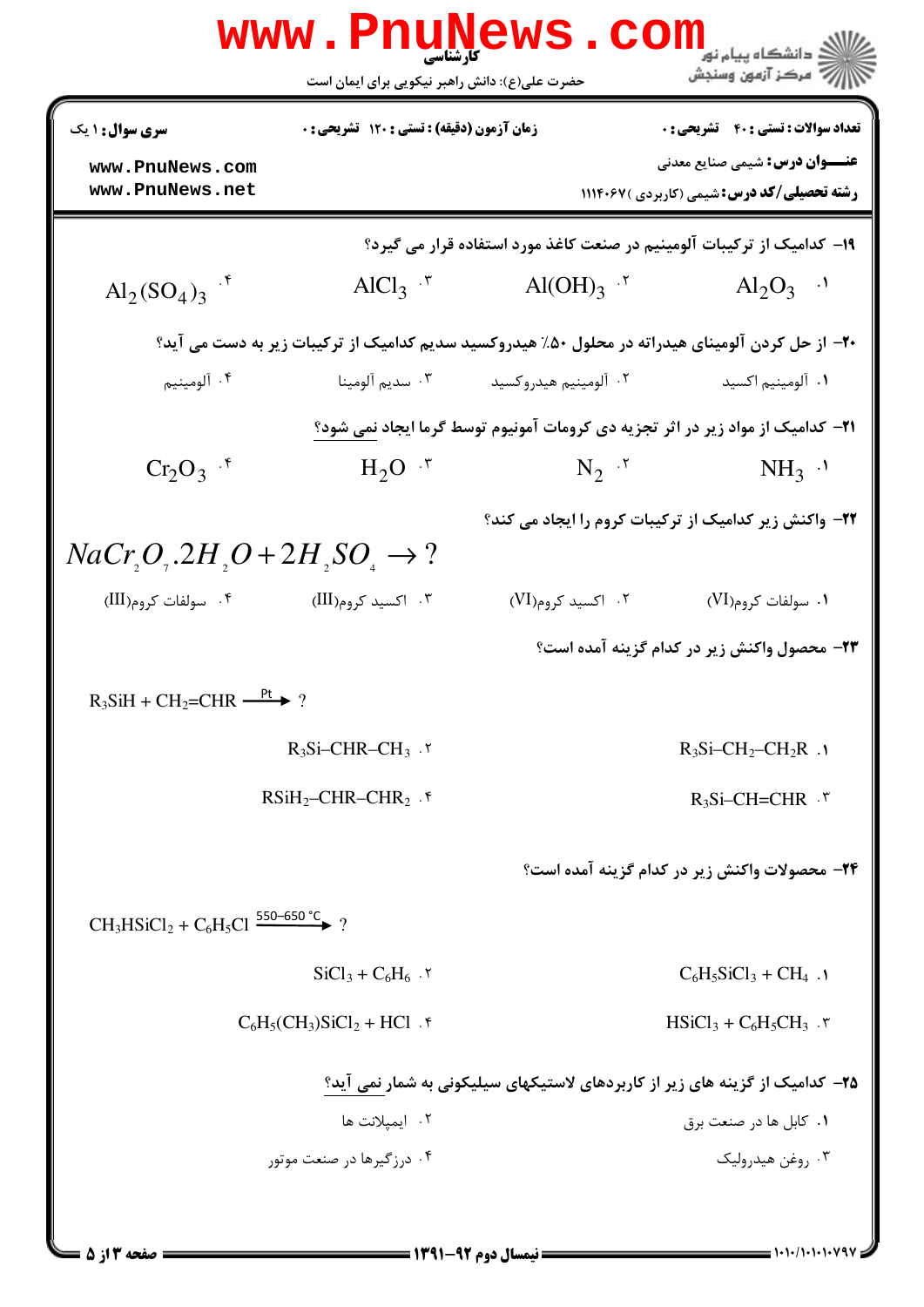|                                                                                                           | WWW.PILUNG<br>حضرت علی(ع): دانش راهبر نیکویی برای ایمان است             |                                                                                                               | ≦ دانشگاه پيام نو <mark>ر</mark><br>رُ ۖ مرڪز آزمون وسنڊش                                   |
|-----------------------------------------------------------------------------------------------------------|-------------------------------------------------------------------------|---------------------------------------------------------------------------------------------------------------|---------------------------------------------------------------------------------------------|
| <b>سری سوال :</b> ۱ یک                                                                                    | <b>زمان آزمون (دقیقه) : تستی : 120 تشریحی : 0</b>                       |                                                                                                               | تعداد سوالات : تستى : 40 - تشريحي : 0                                                       |
| www.PnuNews.com<br>www.PnuNews.net                                                                        |                                                                         |                                                                                                               | <b>عنـــوان درس:</b> شیمی صنایع معدنی<br><b>رشته تحصیلی/کد درس:</b> شیمی (کاربردی ) ۱۱۱۴۰۶۷ |
|                                                                                                           |                                                                         | ۲۶– افزایش مقادیر کمی اکسید آلومینیم کدام خاصیت شیشه را بهبود می بخشد؟                                        |                                                                                             |
| ۰۴ شفافیت شیشه                                                                                            | ۰۳ پايداري شيميايي                                                      | ۰۲ پایداری حرارتی                                                                                             | ۰۱ دوام                                                                                     |
|                                                                                                           |                                                                         | ۲۷- کدامیک از گزینه های زیر جهت رنگبری فیزیکی در تولید شیشه به کار می رود؟                                    |                                                                                             |
| $CoO.$ *                                                                                                  | $CeO2$ . ۳                                                              | $KNO_3$ . $\tau$                                                                                              | $MnO2$ .                                                                                    |
| ۲۸– کدامیک از کوره های زیر جهت تولید شیشه های با مقدار زیاد اجزای فرار استفاده می شود؟                    |                                                                         |                                                                                                               |                                                                                             |
| ۰۴ مخزنی                                                                                                  | ۰۳ روزکار                                                               | ۰۲ ساده                                                                                                       | ٠١ مخزن الكتريكي                                                                            |
|                                                                                                           |                                                                         | ۲۹- اسید فلوئوریدریک شیشه های سیلیکاتی را با تشکیل چه ترکیبی سریعاً حل می کند؟                                |                                                                                             |
| $H_2SiF_6$ .                                                                                              | $H_2SiF_4$ .                                                            | $H_2SiF_2$ . $\tau$                                                                                           | HSiF.                                                                                       |
|                                                                                                           | ۳۰– پدیده معروف به ″ انفجار آهکی″ مربوط به حضور کدامیک از مواد زیر است؟ |                                                                                                               |                                                                                             |
| ۰۴ همه گزینه ها                                                                                           | $Mg(OH)_2$ <sup>.*</sup>                                                | $Ca(OH)_2$ .                                                                                                  | CaO .1                                                                                      |
|                                                                                                           | مربوط به کدام نوع سیمان است؟                                            | $3MgO.MgCl2.11H2O$                                                                                            | ۳۱–<br>ترکیب با فرمول                                                                       |
| ۰۴ سرباره ای                                                                                              | ۰۳ سورل                                                                 | ۲. پوزولانی                                                                                                   | ۰۱ آلومینایی                                                                                |
|                                                                                                           |                                                                         | <sup>47</sup> فرمول $\rm _{2}Si_{2}O_{5}$ مربوط به کدامیک از گزینه های زیر است؟ Al $_2$ (OH) فرمول $^{-1}$    |                                                                                             |
| ۰۴ زئولیت                                                                                                 | ۰۳ کریولیت                                                              | ٠٢ كائولينيت                                                                                                  | ٠١ فلدسپات                                                                                  |
| ۳۳– مقدار فلدسپات و کوارتز در پرسلان نرم نسبت به پرسلان سخت چگونه است و دمای پخت آن نسبت به پرسلان سخت چه |                                                                         |                                                                                                               | طور می باشد؟                                                                                |
| ۰۴ کمتر-بیشتر                                                                                             | ۰۳ کمتر-کمتر                                                            | ۰۲ بیشتر-بیشتر                                                                                                | ۰۱ بیشتر-کمتر                                                                               |
|                                                                                                           |                                                                         | ۳۴– ماده اولیه مورد استفاده در دیرگدازهای قلیایی کدام یک از گزینه های زیر می باشد؟                            |                                                                                             |
| ۰۴ فلدسپات                                                                                                | ۰۳ کائولن                                                               | ۰۲ منیزیت                                                                                                     | ۰۱ ایلیت                                                                                    |
|                                                                                                           |                                                                         | <b>۳۵</b> – فرآیند CVD که از آن جهت تولید کاربیدهای فلزی استفاده می شود، در کدام گزینه به درستی بیان شده است؟ |                                                                                             |
|                                                                                                           | ۰۲ کربن دار کردن در مذاب فلزات                                          |                                                                                                               | ۰۱ کربن دار کردن در فاز جامد                                                                |
|                                                                                                           | ۰۴ لایه نشانی فاز گازی                                                  |                                                                                                               | ۰۳ کربن دار کردن با گازها                                                                   |
| <b>: صفحه ۱۴ز 5</b>                                                                                       |                                                                         |                                                                                                               |                                                                                             |